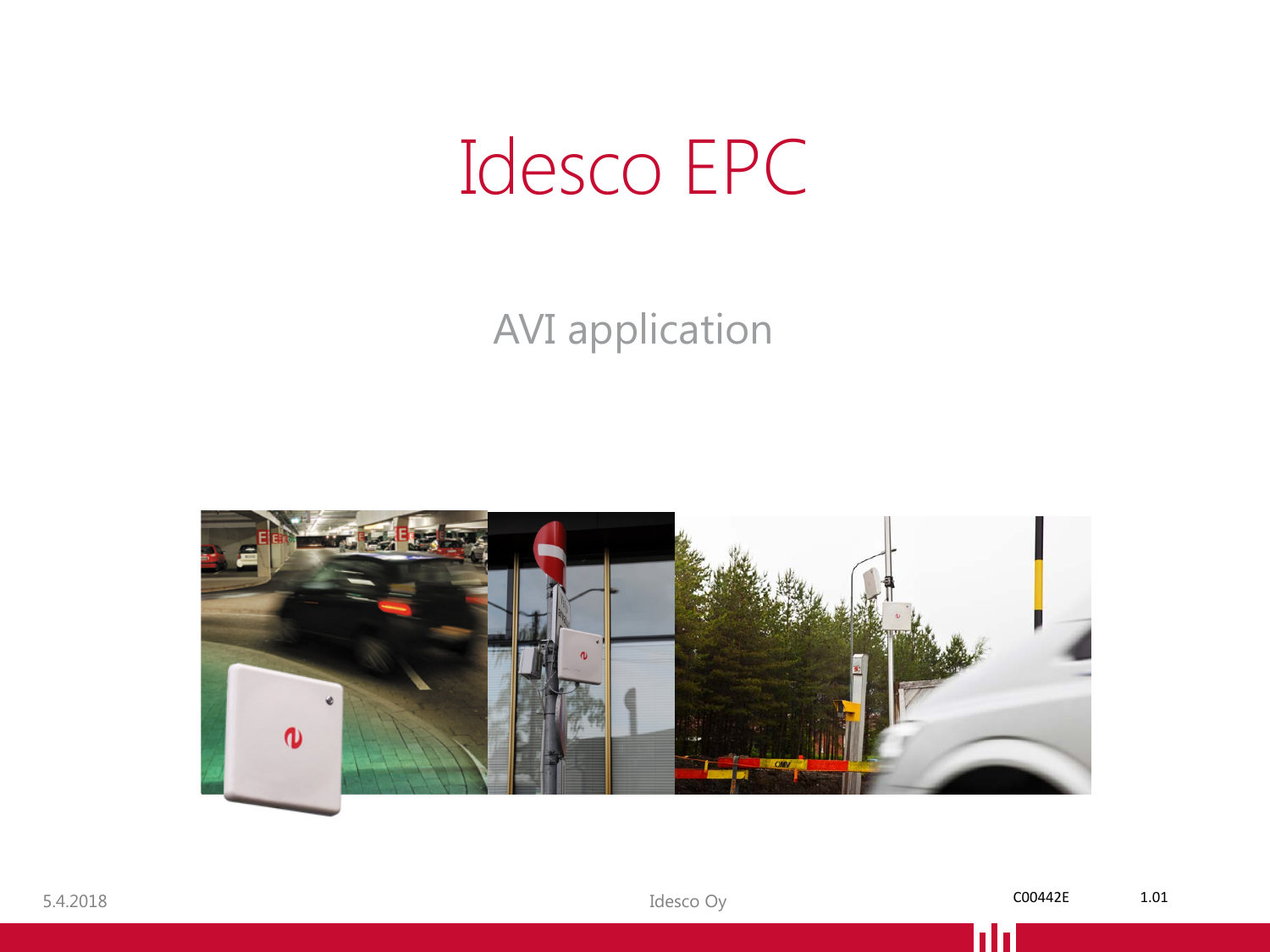#### Content

| • Reader and Transponder Factors              | $\beta$        |
|-----------------------------------------------|----------------|
| • Emission Patterns - Reader and Transponders | $\overline{4}$ |
| • EPC Reader Installation                     | 5              |
| • Special Windshields                         | 8              |
| • Long Distance Read Error                    | $\overline{Q}$ |
| • Examples of Reader and Tag Siting           | 10             |

hh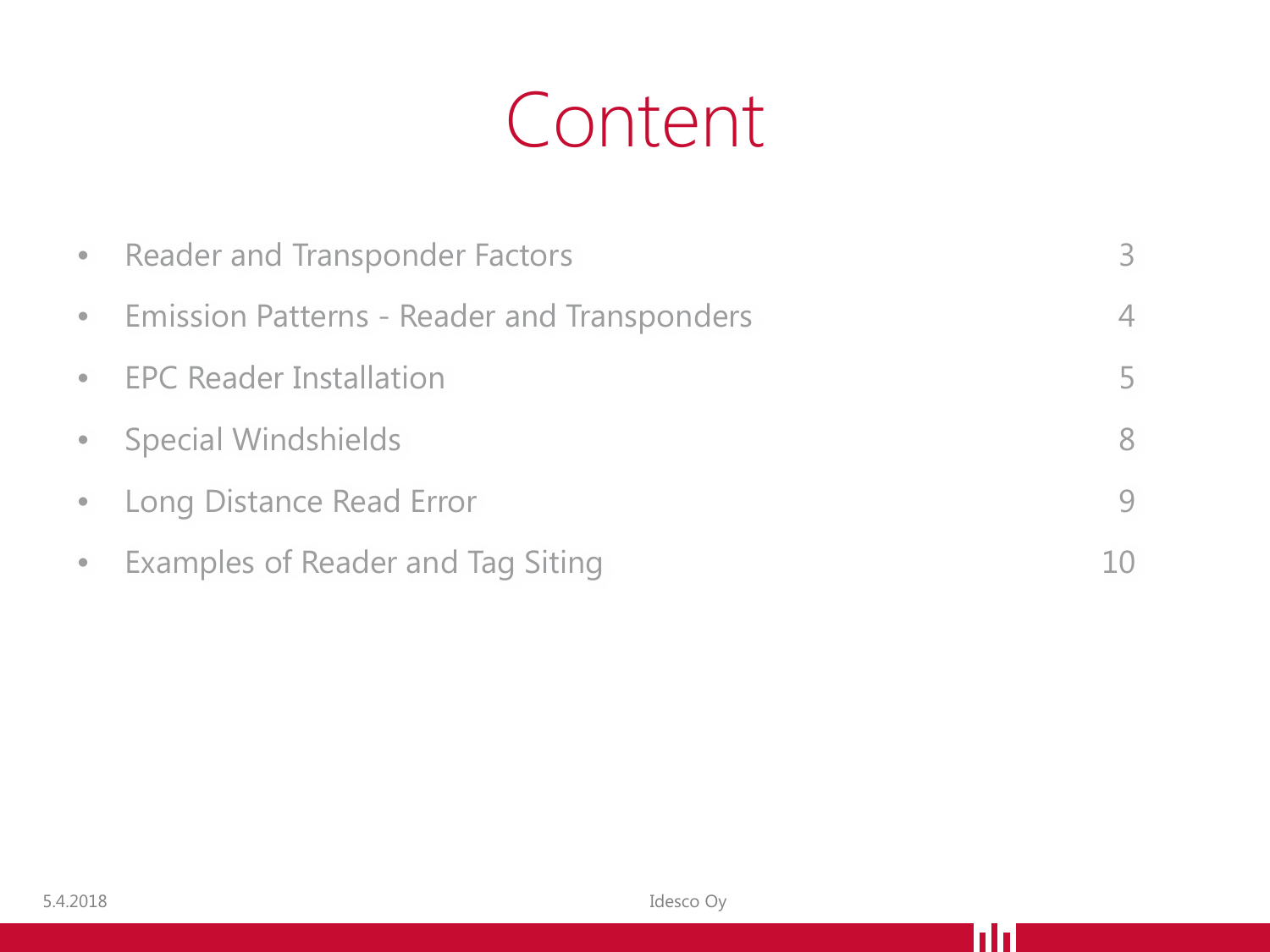## Reader and Transponder Factors

- A yellow LED will flash to report a successful reading event. This function can be helpful during initial testing after installation.
- **Note:** windshield tags function properly *only* when installed on glass or plastic surfaces
	- Handheld or cardboard-mounted tags only reply reliably during testing at distances up to  $\sim$ 1,5 meters
	- Only hold tags by their edges holding the tag in its middle may disturb the antenna operation.
- **Note:** numerous radio-reflective surfaces can heavily impact performance. Allow for extended testing to identify optimal reader site in such reflective environments.
- **Note:** Reflections may also distort or skew the reliable reading area
	- Reflections can have positive or negative effects on the shape of a reading zone and its distance
	- Metal surfaces give the strongest reflection, but other materials can also cause them.

l II D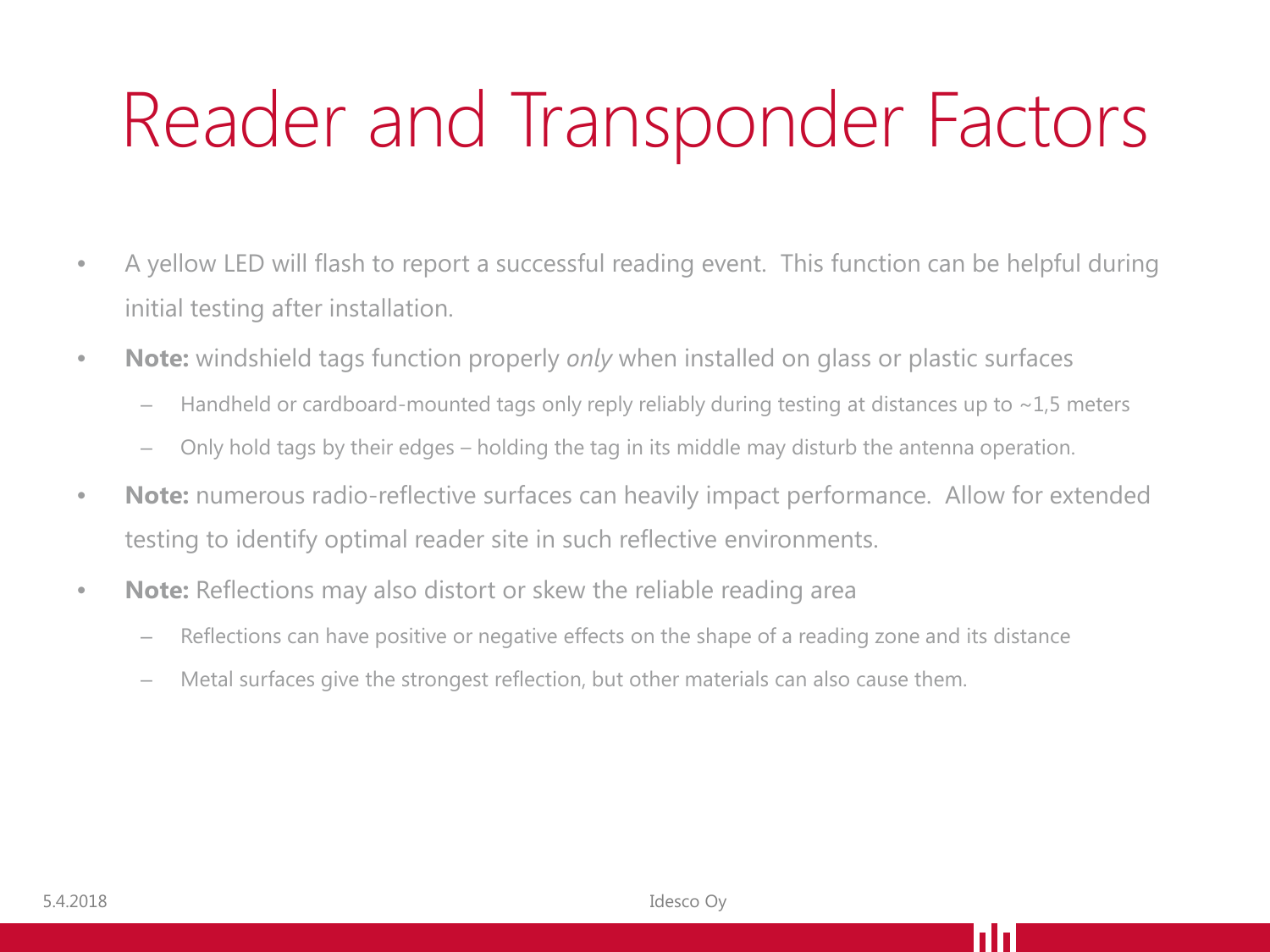#### Emission Patterns Readers and Transponders

- EPC readers emits radio waves outward in the shape of a cone.
	- The beam cone expands outward, vertically and horizontally, at an angle of 65° off of the plane of the reader.
- A reader's antenna only transmits effectively forward.
	- Backward and side scatter emission is so weak that reliable reading at those angles is less than 1 meter. Environmental reflections at a site sometimes give better results but they are *only* due to those reflections and not a reader's emission pattern.
- Transactions occur when this pattern overlaps with the tag, lending the chip enough power to reply to the reader.



- EPC Windshield Labels reply with emissions in 360 degrees around their axes; amplitude is strongest perpendicular to the tag axis.
	- At angles radiating parallel around a tag's axis and away from the reader, the strength of the tag's reply gets progressively weaker, until a tag's reply emission effectively disappears.
	- Because of this pattern, a reader installed above a lane reads horizontally-installed tags more reliably than if it's installed on the side of the lane.
- The pattern of 3D Frog Labels is omnidirectional (360 degrees to every direction), so its orientation won't impact reading reliability.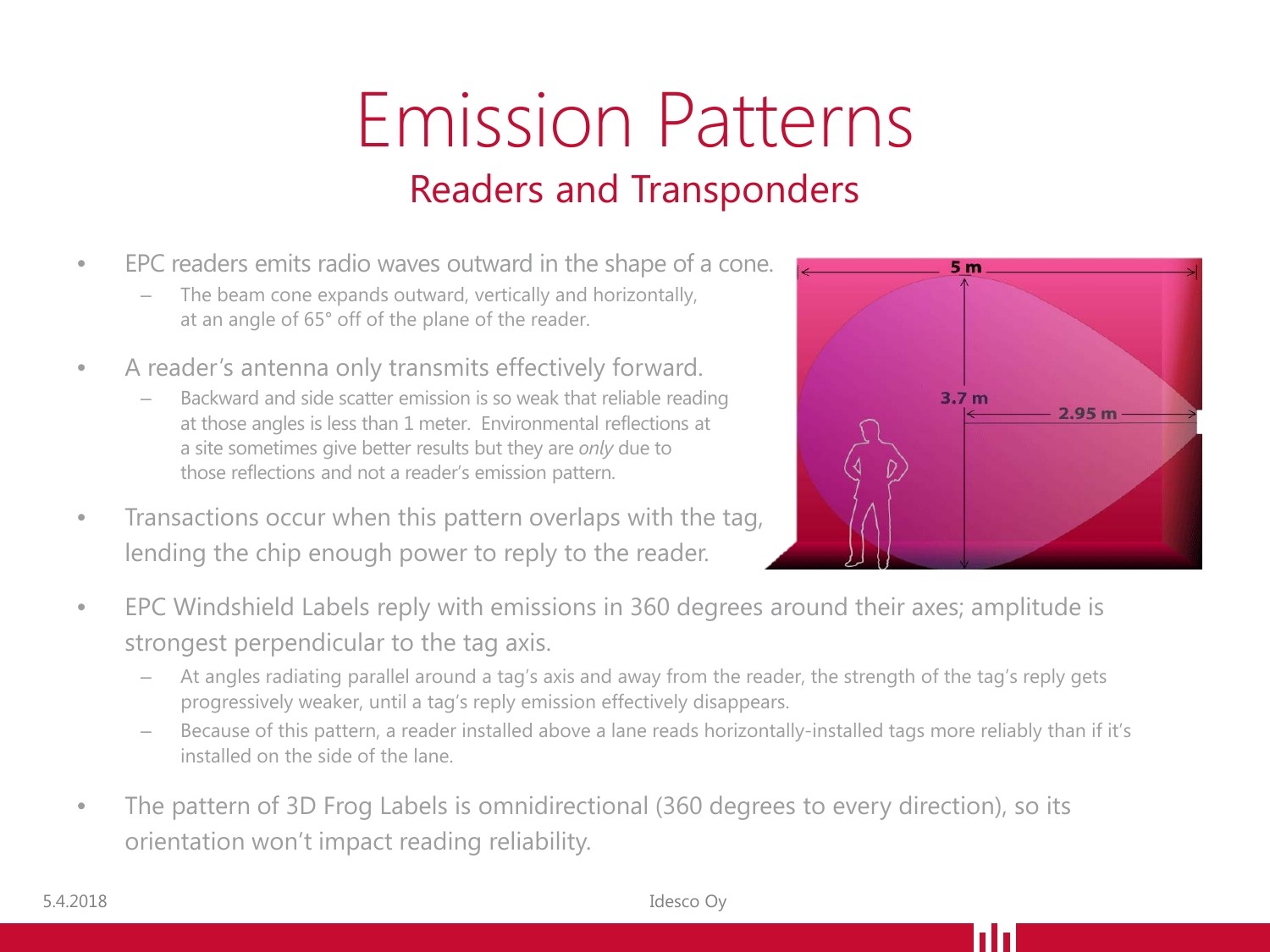## EPC Reader Installation

- Your reader will be delivered with an installation set for deployment on wall, ceiling or poles.
- Installation can be made on poles with diameters between 25,5 and 44,5 mm.
- The best deployment location always depends, of course, on the site environment.
- Generally, the best reader location is above a vehicle lane, but not too high. When installing above a lane, place tags horizontally inside windshields, opposite the rearview mirror.
- When AVI tags are deployed elsewhere inside a windshield, they still require at least 20 mm. buffer distance between the tag's edge and any other metal surface of the automobile.
- If it's impossible to install your reader above a vehicle lane, install it to the side of it.

l I I I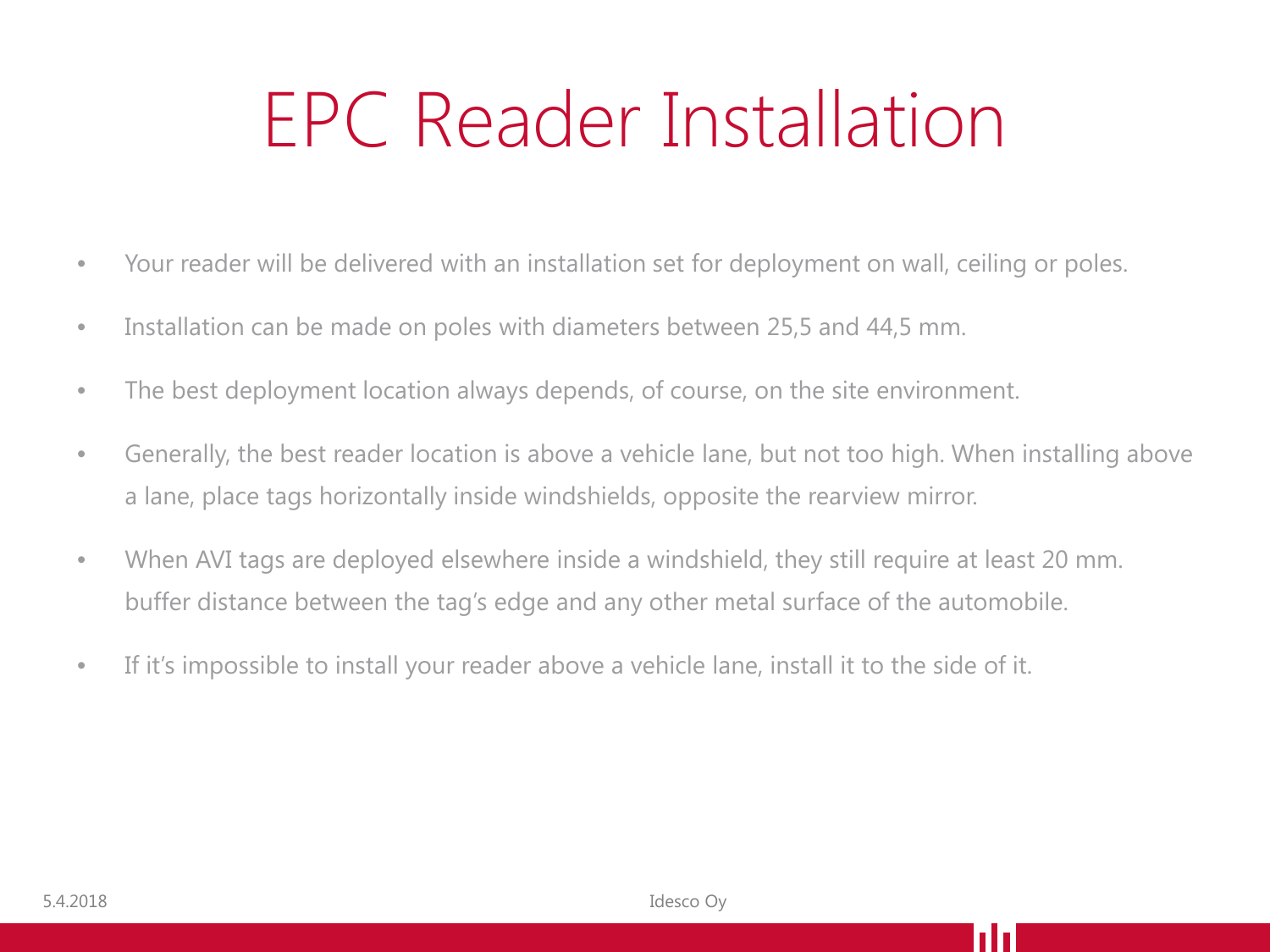#### EPC Reader Installation, cont.d

- When your readers is installed on the side of a lane, transponders must be positioned on the side of windshields, closest to the reader, either upper or lower corners.
- To minimize the horizontal distance between your reader and vehicle tags as much as possible, install the reader as close as possible to the lane's edge. This is particularly important for sites that will employ EPC Windshield Labels in horizontal positions (see Emission Patterns, above).
- You can attempt installing Idesco EPC Windshield Labels vertically, if a satisfactory detection range or reliability can't be achieved with labels horizontally positioned.
- Note that vertically-positioned EPC Windshield Labels require you accommodate windshield declination during reader installation. Siting your reader slightly above the expected position of vertical tags lets it benefit from the more powerful reply amplitudes of tags' perpendicular axes.
- Remember however, that in vertical positions, EPC Windshield Labels also radiate strongly sideways, to be potentially detected by a reader in an adjacent lane. This is why strong sidewayreplying tags (e.g. 3D Frog Tag) are *not recommended* for sites with adjacent lanes.

**TH**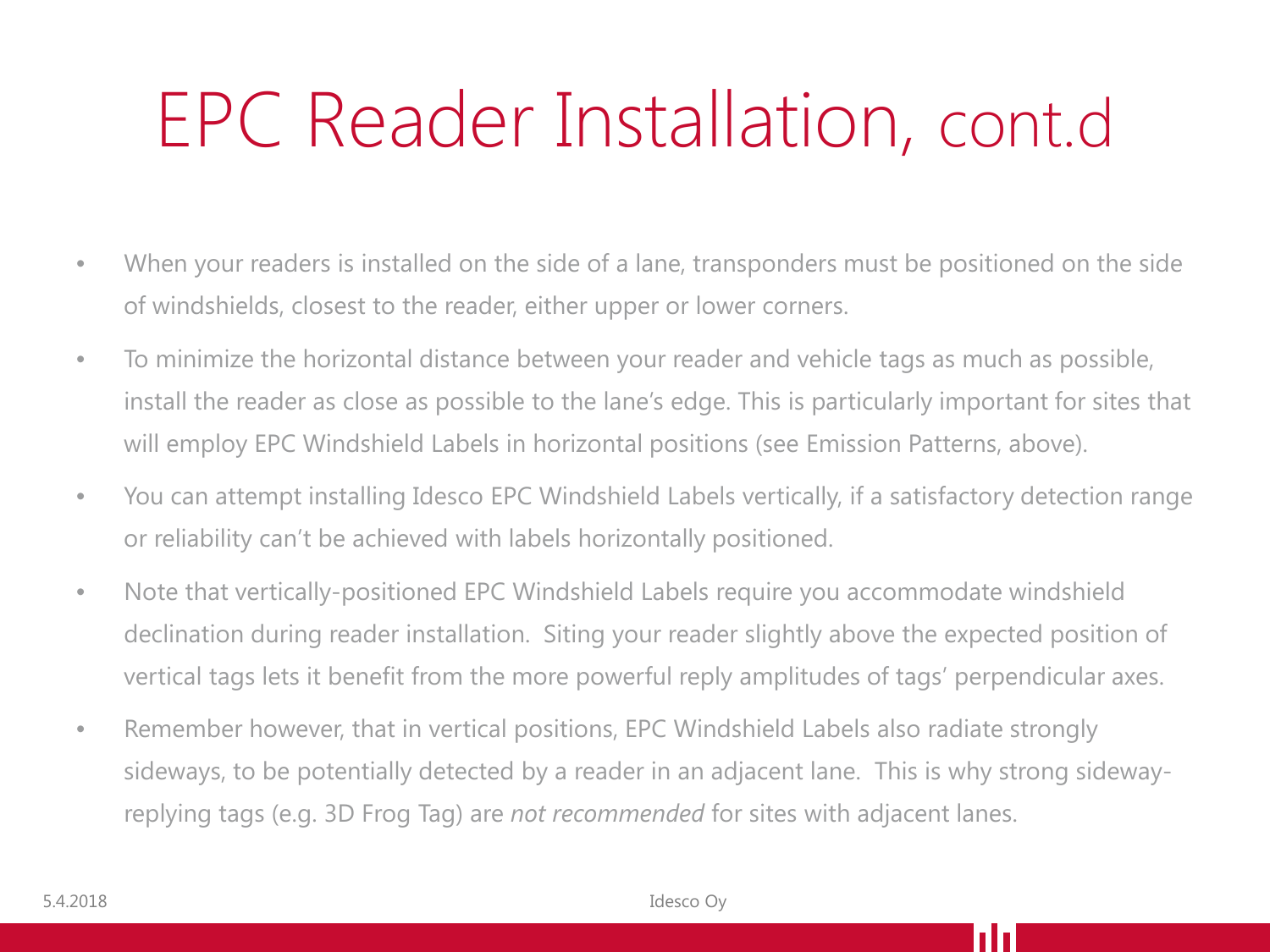## EPC Reader Installation, cont.d

- After installing your reader, experiment to determine the reliable reading area using a tag installed on the surface of a glass or plastic plate. This will help you identify any reflection or 'dark' zones.
- If you don't initially achieve your preferred read distance or zone, experiment by changing the angle or location of your reader.
- Remember: your reader will flash yellow after a successful reading event, which will help you identify your reader's reliable reading zone.
- When testing, always hold your tag in a position and orientation that represents where it will be installed in a vehicle.
- This lets you simulate a vehicle driving through the gate as you walk your test tag into your reader's detection zone.
- After achieving an acceptable reading distance and detection zone with this method, follow-up by testing reader operation again with a tag installed in a vehicle.

**TH**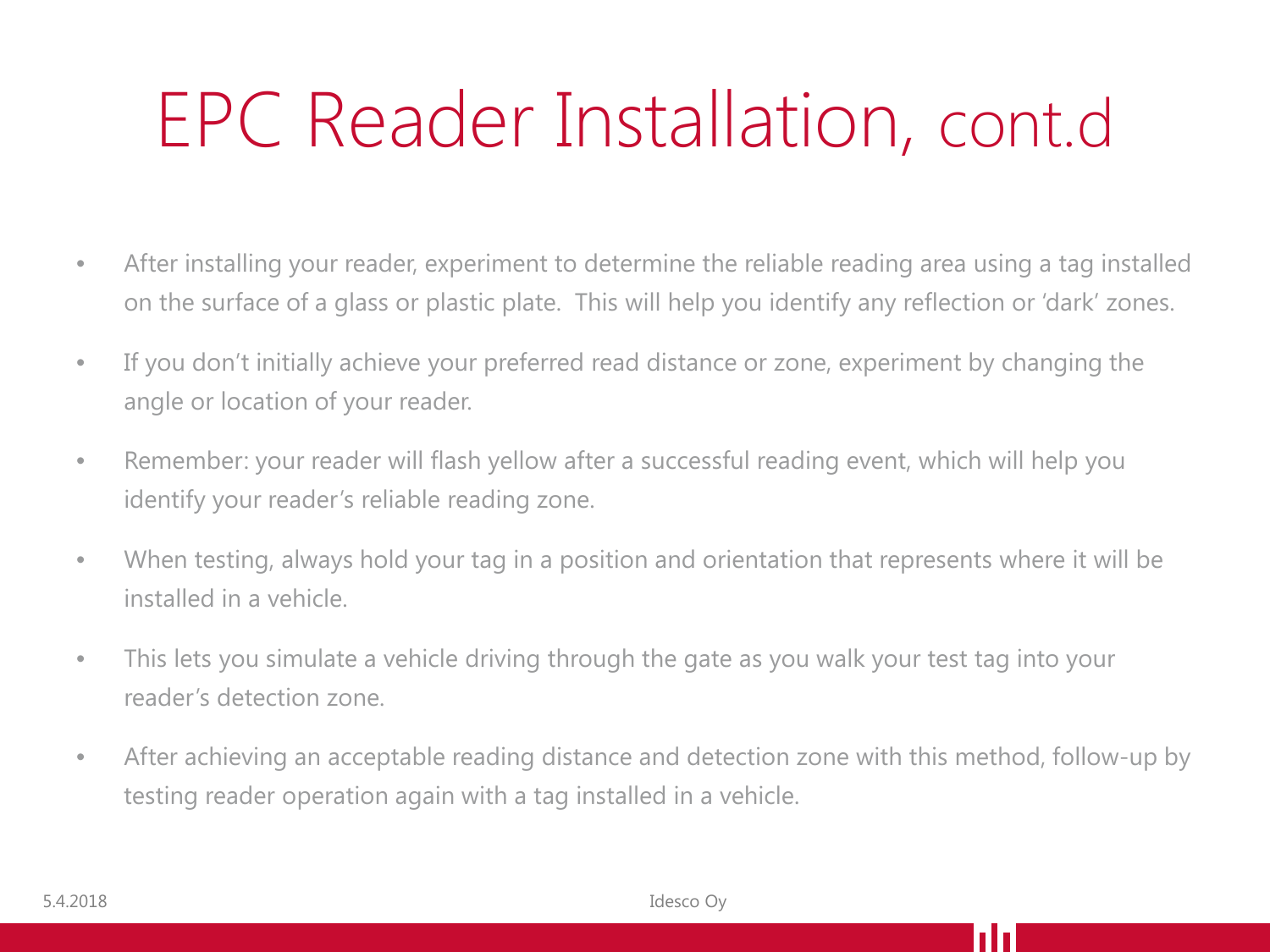# Special Windshields

- Note that some vehicle windshields have metal coatings. These can substantially reduce reliable reading distance or even hinder reading.
- Frequently, however, a metal-free area can be found in the windshield, either directly behind the rear-view mirror or at one of the corners.
- For example, while Ford Mondeo windshields contain heating elements, a suitable tag location can be found in both of the windshield 's lower corners.
- Note: some Audi A8 and Lexus car models come with windshield metal coatings to reflect UV radiation. Unfortunately, this coating may reduce the read distance of installed tags.
- If the reliable read distance of a windshield tag is unsatisfactory, Idesco offers the EPC Metal Tag ABS that you can site inside your vehicle (e.g. on the dash) or installed onto the vehicle bumper; this will likely resolve your issue.

l II D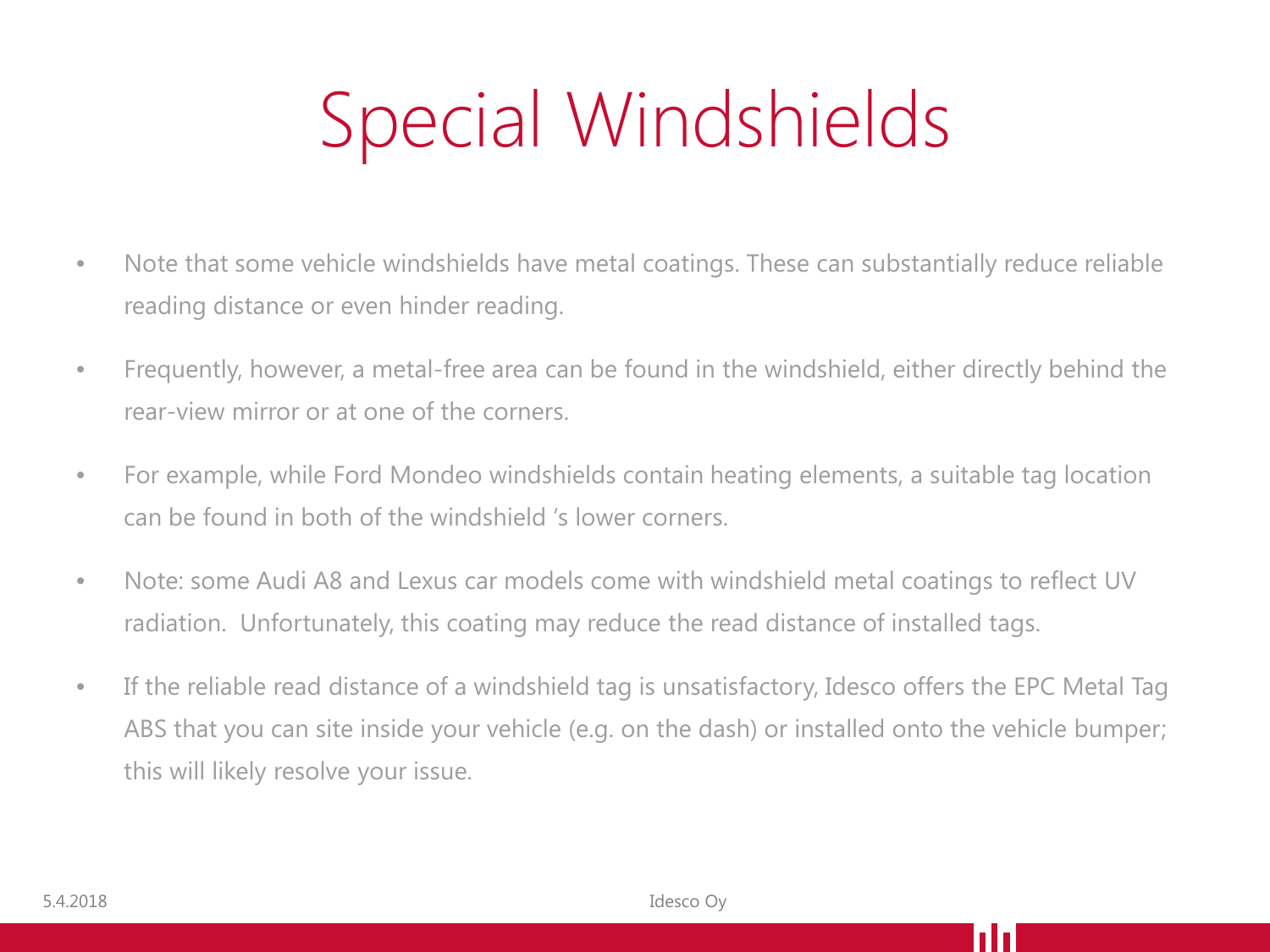# Long Distance Read Error

- Too great an identification zone can also cause problems for your site. Sometimes your reader might transact with a tagged vehicle in an adjacent lane or even down a nearby street.
- To prevent this, try horizontal siting of the EPC Windshield Label (see Emission Patterns, above).
- In some instances, metal surfaces near a reader can skew the reading area, causing errors.
- Hanging your reader from above and aiming it straight downward can reduce such reflections while also shortening the reading distance. This may also help protect your reader from erroneously transacting with transponders outside your preferred identification zone.
- If problems can't be resolved by changing tag orientation or reader direction it is possible to reduce the transmitting power of your reader to limit its transaction zone.

**TH**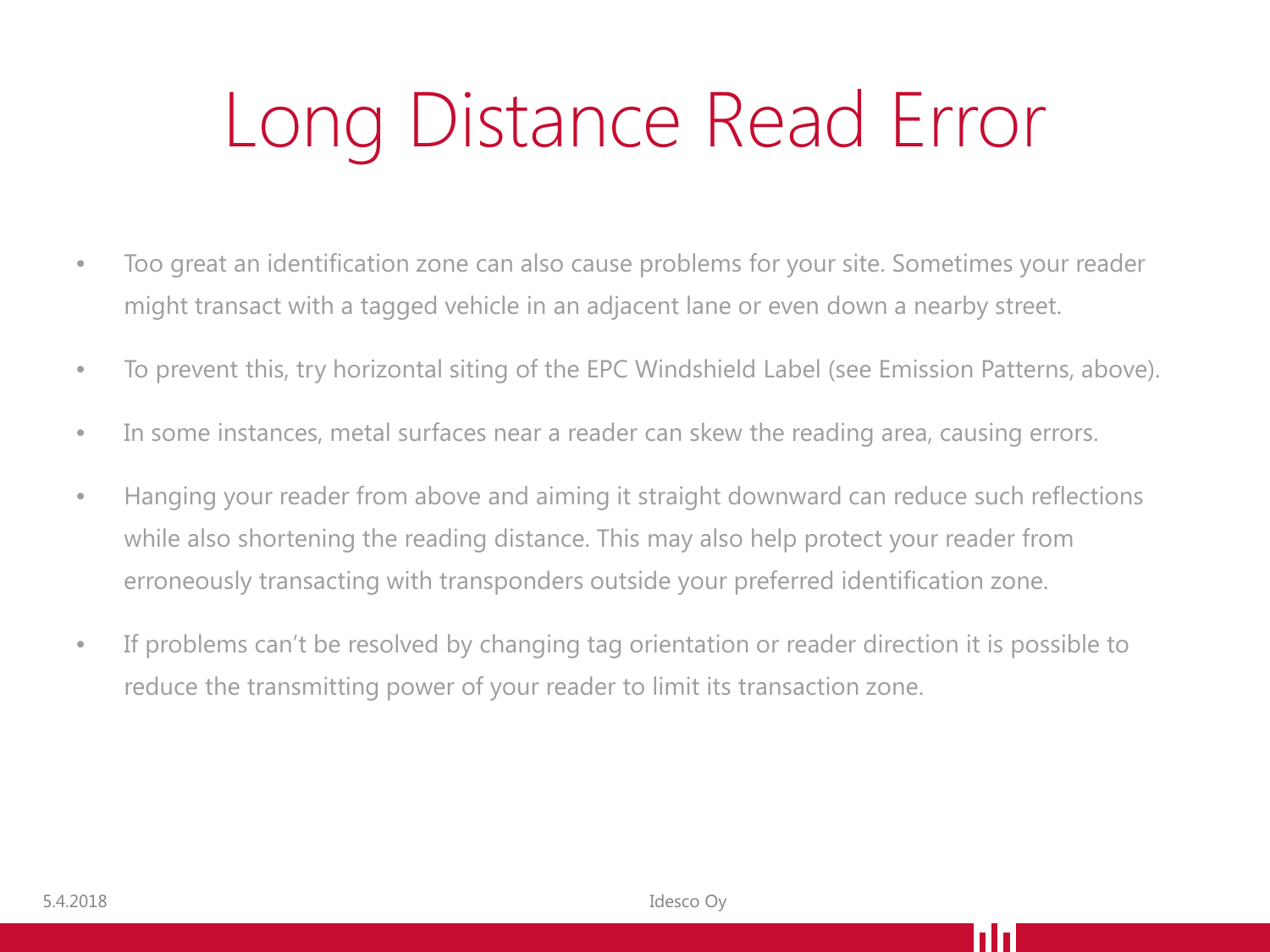# Examples of Reader and Tag Siting

Whenever possible, the most ideal position for an AVI reader is above the vehicle lane. This gives the reader the most optimal position for transacting with the tag. Correspondingly, tags should be installed opposite the rear-view mirror, in the middle of the vehicle's windshield.